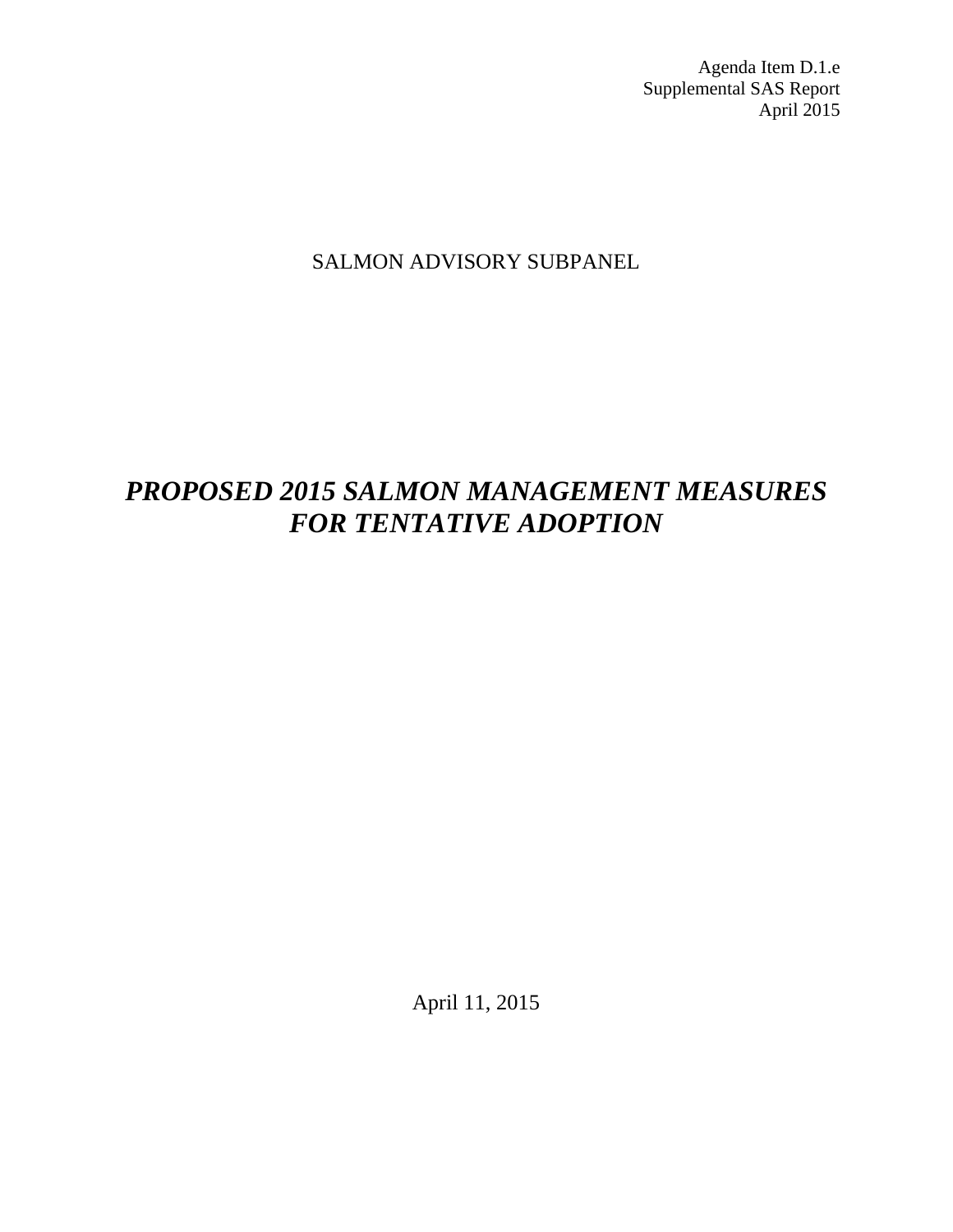| TABLE 1. Commercial troll management measures proposed by the SAS for non-Indian ocean salmon fisheries, 2015.<br>DRAFT: 4/10/2015 5:42 PM<br>(Page 1 of 6)                                                                                                                                                                                                                                                                                                                                                                                                                                                                                                                                                                                                                                                                                                                                                                                                                                                                                                                                                                                                                                                                                                                                                                                                                                                                                                                                                                                                                                                                                                                                                                                                                                                                                                                                                                                                                                                                                                                                                                                                                                                                                                                                                                                                                                                                                                                                                                                                                                                                                                                                                                                                                                                                                                                                                                                                                                                                                                                                                                                                                                                     |
|-----------------------------------------------------------------------------------------------------------------------------------------------------------------------------------------------------------------------------------------------------------------------------------------------------------------------------------------------------------------------------------------------------------------------------------------------------------------------------------------------------------------------------------------------------------------------------------------------------------------------------------------------------------------------------------------------------------------------------------------------------------------------------------------------------------------------------------------------------------------------------------------------------------------------------------------------------------------------------------------------------------------------------------------------------------------------------------------------------------------------------------------------------------------------------------------------------------------------------------------------------------------------------------------------------------------------------------------------------------------------------------------------------------------------------------------------------------------------------------------------------------------------------------------------------------------------------------------------------------------------------------------------------------------------------------------------------------------------------------------------------------------------------------------------------------------------------------------------------------------------------------------------------------------------------------------------------------------------------------------------------------------------------------------------------------------------------------------------------------------------------------------------------------------------------------------------------------------------------------------------------------------------------------------------------------------------------------------------------------------------------------------------------------------------------------------------------------------------------------------------------------------------------------------------------------------------------------------------------------------------------------------------------------------------------------------------------------------------------------------------------------------------------------------------------------------------------------------------------------------------------------------------------------------------------------------------------------------------------------------------------------------------------------------------------------------------------------------------------------------------------------------------------------------------------------------------------------------|
| A. SEASON ALTERNATIVE DESCRIPTIONS                                                                                                                                                                                                                                                                                                                                                                                                                                                                                                                                                                                                                                                                                                                                                                                                                                                                                                                                                                                                                                                                                                                                                                                                                                                                                                                                                                                                                                                                                                                                                                                                                                                                                                                                                                                                                                                                                                                                                                                                                                                                                                                                                                                                                                                                                                                                                                                                                                                                                                                                                                                                                                                                                                                                                                                                                                                                                                                                                                                                                                                                                                                                                                              |
| <b>North of Cape Falcon</b>                                                                                                                                                                                                                                                                                                                                                                                                                                                                                                                                                                                                                                                                                                                                                                                                                                                                                                                                                                                                                                                                                                                                                                                                                                                                                                                                                                                                                                                                                                                                                                                                                                                                                                                                                                                                                                                                                                                                                                                                                                                                                                                                                                                                                                                                                                                                                                                                                                                                                                                                                                                                                                                                                                                                                                                                                                                                                                                                                                                                                                                                                                                                                                                     |
| <b>Supplemental Management Information</b>                                                                                                                                                                                                                                                                                                                                                                                                                                                                                                                                                                                                                                                                                                                                                                                                                                                                                                                                                                                                                                                                                                                                                                                                                                                                                                                                                                                                                                                                                                                                                                                                                                                                                                                                                                                                                                                                                                                                                                                                                                                                                                                                                                                                                                                                                                                                                                                                                                                                                                                                                                                                                                                                                                                                                                                                                                                                                                                                                                                                                                                                                                                                                                      |
| 1. Overall non-Indian TAC: 131,000 (non-mark-selective equivalent of 125,000) Chinook and 170,000 coho marked with a healed                                                                                                                                                                                                                                                                                                                                                                                                                                                                                                                                                                                                                                                                                                                                                                                                                                                                                                                                                                                                                                                                                                                                                                                                                                                                                                                                                                                                                                                                                                                                                                                                                                                                                                                                                                                                                                                                                                                                                                                                                                                                                                                                                                                                                                                                                                                                                                                                                                                                                                                                                                                                                                                                                                                                                                                                                                                                                                                                                                                                                                                                                     |
| adipose fin clip (marked).                                                                                                                                                                                                                                                                                                                                                                                                                                                                                                                                                                                                                                                                                                                                                                                                                                                                                                                                                                                                                                                                                                                                                                                                                                                                                                                                                                                                                                                                                                                                                                                                                                                                                                                                                                                                                                                                                                                                                                                                                                                                                                                                                                                                                                                                                                                                                                                                                                                                                                                                                                                                                                                                                                                                                                                                                                                                                                                                                                                                                                                                                                                                                                                      |
| 2. Non-Indian commercial troll TAC: 67,000 Chinook and 19,200 marked coho.                                                                                                                                                                                                                                                                                                                                                                                                                                                                                                                                                                                                                                                                                                                                                                                                                                                                                                                                                                                                                                                                                                                                                                                                                                                                                                                                                                                                                                                                                                                                                                                                                                                                                                                                                                                                                                                                                                                                                                                                                                                                                                                                                                                                                                                                                                                                                                                                                                                                                                                                                                                                                                                                                                                                                                                                                                                                                                                                                                                                                                                                                                                                      |
| 3. Trade: Commercial troll traded 8,000 coho to the recreational fishery for 2,000 Chinook. Additional trades may be considered                                                                                                                                                                                                                                                                                                                                                                                                                                                                                                                                                                                                                                                                                                                                                                                                                                                                                                                                                                                                                                                                                                                                                                                                                                                                                                                                                                                                                                                                                                                                                                                                                                                                                                                                                                                                                                                                                                                                                                                                                                                                                                                                                                                                                                                                                                                                                                                                                                                                                                                                                                                                                                                                                                                                                                                                                                                                                                                                                                                                                                                                                 |
| during the April Council meeting.<br>U.S./Canada Border to Cape Falcon                                                                                                                                                                                                                                                                                                                                                                                                                                                                                                                                                                                                                                                                                                                                                                                                                                                                                                                                                                                                                                                                                                                                                                                                                                                                                                                                                                                                                                                                                                                                                                                                                                                                                                                                                                                                                                                                                                                                                                                                                                                                                                                                                                                                                                                                                                                                                                                                                                                                                                                                                                                                                                                                                                                                                                                                                                                                                                                                                                                                                                                                                                                                          |
| • May 1 through earlier of June 30 or 40,200 Chinook, no more than 12,300 of which may be caught in the area between the                                                                                                                                                                                                                                                                                                                                                                                                                                                                                                                                                                                                                                                                                                                                                                                                                                                                                                                                                                                                                                                                                                                                                                                                                                                                                                                                                                                                                                                                                                                                                                                                                                                                                                                                                                                                                                                                                                                                                                                                                                                                                                                                                                                                                                                                                                                                                                                                                                                                                                                                                                                                                                                                                                                                                                                                                                                                                                                                                                                                                                                                                        |
| U.S./Canada border and the Queets River and no more than 14,000 are caught in the area between, Leadbetter Pt. and Cape<br>Falcon.                                                                                                                                                                                                                                                                                                                                                                                                                                                                                                                                                                                                                                                                                                                                                                                                                                                                                                                                                                                                                                                                                                                                                                                                                                                                                                                                                                                                                                                                                                                                                                                                                                                                                                                                                                                                                                                                                                                                                                                                                                                                                                                                                                                                                                                                                                                                                                                                                                                                                                                                                                                                                                                                                                                                                                                                                                                                                                                                                                                                                                                                              |
| Seven days per week (C.1). All salmon except coho (C.4, C.7). Chinook minimum size limit of 28 inches total length (B). Vessels<br>in possession of salmon north of the Queets River may not cross the Queets River line without first notifying WDFW at 360-902-<br>2739 with area fished, total Chinook and halibut catch aboard, and destination. Vessels in possession of salmon south of the<br>Queets River may not cross the Queets River line without first notifying WDFW at 360-902-2739 with area fished, total Chinook and<br>halibut catch aboard, and destination. See compliance requirements and gear restrictions and definitions (C.2, C.3). When it is<br>projected that 29,250 Chinook have been landed overall, or 9,225 Chinook have been landed in the area between the U.S/Canada<br>border and the Queets River, or 9,525 Chinook have been landed in the area between Leadbetter Pt. and Cape Falcon, inseason<br>action modifying the open period to five days per week and adding landing and possession limits will be considered to ensure the<br>guideline is not exceeded. Cape Flattery, Mandatory Yelloweye Rockfish Conservation Area, and Columbia Control Zones closed<br>(C.5). Vessels must land and deliver their fish within 24 hours of any closure of this fishery. Under state law, vessels must report<br>their catch on a state fish receiving ticket. Vessels fishing or in possession of salmon while fishing north of Leadbetter Point must<br>land and deliver their fish within the area and north of Leadbetter Point. Vessels fishing or in possession of salmon while fishing<br>south of Leadbetter Point must land and deliver their fish within the area and south of Leadbetter Point, except that Oregon<br>permitted vessels may also land their fish in Garibaldi, Oregon. Oregon State regulations require all fishers landing salmon into<br>Oregon from any fishery between Leadbetter Point, Washington and Cape Falcon, Oregon must notify ODFW within one hour of<br>delivery or prior to transport away from the port of landing by either calling 541-867-0300 Ext. 271 or sending notification via e-mail<br>to nfalcon.trollreport@state.or.us. Notification shall include vessel name and number, number of salmon by species, port of landing<br>and location of delivery, and estimated time of delivery. Inseason actions may modify harvest guidelines in later fisheries to achieve                                                                                                                                                                                                                                                                                                                                                                                                                                                                                                                                                                                                                                                                                                                                                |
| or prevent exceeding the overall allowable troll harvest impacts (C.8).                                                                                                                                                                                                                                                                                                                                                                                                                                                                                                                                                                                                                                                                                                                                                                                                                                                                                                                                                                                                                                                                                                                                                                                                                                                                                                                                                                                                                                                                                                                                                                                                                                                                                                                                                                                                                                                                                                                                                                                                                                                                                                                                                                                                                                                                                                                                                                                                                                                                                                                                                                                                                                                                                                                                                                                                                                                                                                                                                                                                                                                                                                                                         |
| U.S./Canada Border to Cape Falcon                                                                                                                                                                                                                                                                                                                                                                                                                                                                                                                                                                                                                                                                                                                                                                                                                                                                                                                                                                                                                                                                                                                                                                                                                                                                                                                                                                                                                                                                                                                                                                                                                                                                                                                                                                                                                                                                                                                                                                                                                                                                                                                                                                                                                                                                                                                                                                                                                                                                                                                                                                                                                                                                                                                                                                                                                                                                                                                                                                                                                                                                                                                                                                               |
| • July 1 through earlier of September 22 or attainment of the quota of 26,800 Chinook, no more than 10,700 of which may be<br>caught in the area between the U.S./Canada border and the Queets River or 19,200 marked coho (C.8.d).<br>July 1-7 then Friday through Tuesday July 10 through September 22 with a landing and possession limit of 50 Chinook and 50 coho<br>per vessel per open period (C.1). Vessels in possession of salmon north of the Queets River may not cross the Queets River line<br>without first notifying WDFW at 360-902-2739 with area fished, total Chinook, coho, and halibut catch aboard, and destination.<br>Vessels in possession of salmon south of the Queets River may not cross the Queets River line without first notifying WDFW at 360-<br>902-2739 with area fished, total Chinook, coho, and halibut catch aboard, and destination. When it is projected that 19,500 Chinook<br>have been landed overall, or 8,025 Chinook have been landed in the area between the U.S./Canada border and the Queets River,<br>inseason action modifying the open period to five days per week and adding landing and possession limits will be considered to<br>ensure the guideline is not exceeded. No earlier than September 1, if at least 5,000 marked coho remain on the quota, inseason<br>action may be considered to allow non-selective coho retention (C.8). All salmon, except no chum retention north of Cape Alava,<br>Washington in August and September (C.7). Chinook minimum size limit of 28 inches total length (B, C.1). All coho must be marked<br>except as noted above (C.8.d). See compliance requirements (C.1) and gear restrictions and definitions (C.2, C.3). Mandatory<br>Yelloweye Rockfish Conservation Area, Cape Flattery and Columbia Control Zones, and beginning August 9, Grays Harbor Control<br>Zone closed (C.5). Vessels must land and deliver their fish within 24 hours of any closure of this fishery. Vessels fishing or in<br>possession of salmon while fishing north of Leadbetter Point must land and deliver their fish within the area and north of Leadbetter<br>Point. Vessels fishing or in possession of salmon while fishing south of Leadbetter Point must land and deliver their fish within the<br>area and south of Leadbetter Point, except that Oregon permitted vessels may also land their fish in Garibaldi, Oregon. Under state<br>law, vessels must report their catch on a state fish receiving ticket. Oregon State regulations require all fishers landing salmon into<br>Oregon from any fishery between Leadbetter Point, Washington and Cape Falcon, Oregon must notify ODFW within one hour of<br>delivery or prior to transport away from the port of landing by either calling 541-867-0300 Ext. 271 or sending notification via e-mail<br>to nfalcon.trollreport@state.or.us. Notification shall include vessel name and number, number of salmon by species, port of landing<br>and location of delivery, and estimated time of delivery. Inseason actions may modify harvest guidelines in later fisheries to achieve<br>or prevent exceeding the overall allowable troll harvest impacts (C.8). |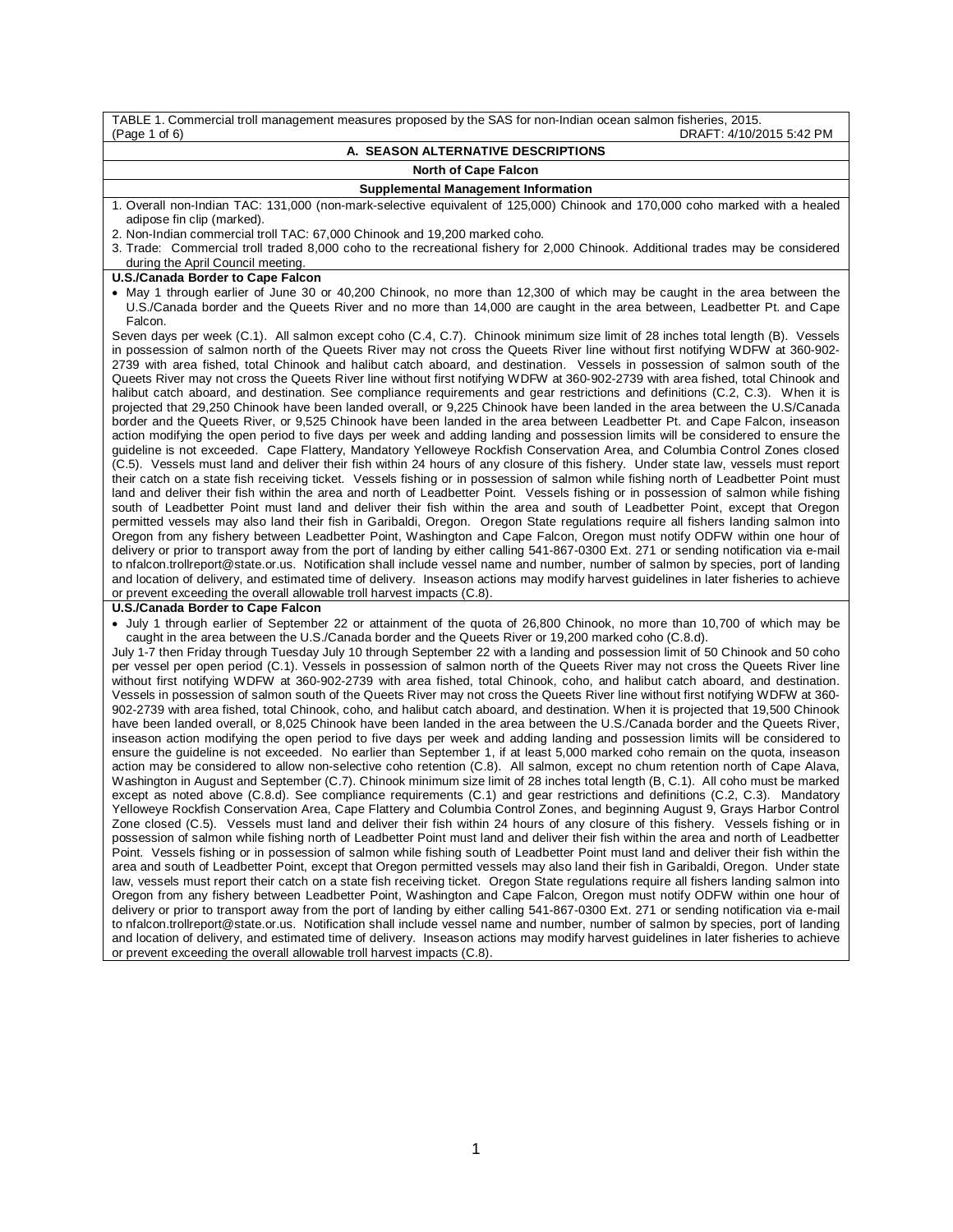| TABLE 1. Commercial troll management measures proposed by the SAS for non-Indian ocean salmon fisheries, 2015.<br>(Page 2 of 6)<br>DRAFT: 4/10/2015 5:42 PM                                                                                                                                                                                                                                                                                                                                                                                                                                                                                                                                                                                                                                                                                                                                                                                                                                                                                                                                                                                                                                                                                                                                                                                                                                                                                                                                                                                                                                                                                                                                                                                                                                                  |
|--------------------------------------------------------------------------------------------------------------------------------------------------------------------------------------------------------------------------------------------------------------------------------------------------------------------------------------------------------------------------------------------------------------------------------------------------------------------------------------------------------------------------------------------------------------------------------------------------------------------------------------------------------------------------------------------------------------------------------------------------------------------------------------------------------------------------------------------------------------------------------------------------------------------------------------------------------------------------------------------------------------------------------------------------------------------------------------------------------------------------------------------------------------------------------------------------------------------------------------------------------------------------------------------------------------------------------------------------------------------------------------------------------------------------------------------------------------------------------------------------------------------------------------------------------------------------------------------------------------------------------------------------------------------------------------------------------------------------------------------------------------------------------------------------------------|
| A. SEASON ALTERNATIVE DESCRIPTIONS                                                                                                                                                                                                                                                                                                                                                                                                                                                                                                                                                                                                                                                                                                                                                                                                                                                                                                                                                                                                                                                                                                                                                                                                                                                                                                                                                                                                                                                                                                                                                                                                                                                                                                                                                                           |
| <b>South of Cape Falcon</b>                                                                                                                                                                                                                                                                                                                                                                                                                                                                                                                                                                                                                                                                                                                                                                                                                                                                                                                                                                                                                                                                                                                                                                                                                                                                                                                                                                                                                                                                                                                                                                                                                                                                                                                                                                                  |
| <b>Supplemental Management Information</b>                                                                                                                                                                                                                                                                                                                                                                                                                                                                                                                                                                                                                                                                                                                                                                                                                                                                                                                                                                                                                                                                                                                                                                                                                                                                                                                                                                                                                                                                                                                                                                                                                                                                                                                                                                   |
| 1. Sacramento River fall Chinook spawning escapement of _________ adults.<br>2. Sacramento Index exploitation rate of _______%<br>3. Sacramento River fall Chinook projected 3-year geometric mean spawning escapement of _______ adults.<br>4. Klamath River recreational fishery allocation: ___________ adult Klamath River fall Chinook.<br>5. Klamath tribal allocation: _____________ adult Klamath River fall Chinook.                                                                                                                                                                                                                                                                                                                                                                                                                                                                                                                                                                                                                                                                                                                                                                                                                                                                                                                                                                                                                                                                                                                                                                                                                                                                                                                                                                                |
| Cape Falcon to Humbug Mt.<br>• April 1-August 29;<br>• September 2-30 $(C.9)$ .<br>Seven days per week, All salmon except coho (C.4, C.7). Chinook minimum size limit of 28 inches total length (B, C.1). All vessels<br>fishing in the area must land their fish in the State of Oregon. See gear restrictions and definitions (C.2, C.3) and Oregon State<br>regulations for a description of special regulations at the mouth of Tillamook Bay.                                                                                                                                                                                                                                                                                                                                                                                                                                                                                                                                                                                                                                                                                                                                                                                                                                                                                                                                                                                                                                                                                                                                                                                                                                                                                                                                                           |
| Beginning September 2, no more than 60 Chinook per vessel per landing week (Thursday through Wednesday).                                                                                                                                                                                                                                                                                                                                                                                                                                                                                                                                                                                                                                                                                                                                                                                                                                                                                                                                                                                                                                                                                                                                                                                                                                                                                                                                                                                                                                                                                                                                                                                                                                                                                                     |
| In 2016, the season will open March 15 for all salmon except coho. Chinook minimum size limit of 28 inches total length. Gear<br>restrictions same as in 2015. This opening could be modified following Council review at its March 2016 meeting.                                                                                                                                                                                                                                                                                                                                                                                                                                                                                                                                                                                                                                                                                                                                                                                                                                                                                                                                                                                                                                                                                                                                                                                                                                                                                                                                                                                                                                                                                                                                                            |
| Humbug Mt. to OR/CA Border (Oregon KMZ)<br>• April 1-May 31;<br>• June 1 through earlier of June 30, or a 2,000 Chinook quota;<br>• July 1 through earlier of July 31, or a 1,000 Chinook quota;<br>• August 1 through earlier of August 29, or a 500 Chinook quota (C.9).<br>Seven days per week. All salmon except coho (C.4, C.7). Chinook minimum size limit of 28 inches total length (B, C.1). Prior to<br>June 1, all fish caught in this area must be landed and delivered in the State of Oregon.<br>June 1 through August 29, single daily landing and possession limit 30 Chinook per vessel per day (C.8.g). Any remaining portion of<br>the June and/or July Chinook quotas may be transferred inseason on an impact neutral basis to the next open quota period. All<br>vessels fishing in this area must land and deliver all fish within this area or Port Orford, within 24 hours of any closure of this fishery,<br>and prior to fishing outside of this area. Oregon State regulations require all fishers landing salmon from any quota managed<br>season within this area to notify Oregon Dept. of Fish and Wildlife (ODFW) within 1 hour of delivery or prior to transport away from<br>the port of landing by either calling (541) 867-0300 ext. 252 or sending notification via e-mail to KMZOR.trollreport@state.or.us.<br>Notification shall include vessel name and number, number of salmon by species, port of landing and location of delivery, and<br>estimated time of delivery. See compliance requirements (C.1) and gear restrictions and definitions (C.2, C.3).<br>In 2016, the season will open March 15 for all salmon except coho, with a 28 inch Chinook minimum size limit. This opening could<br>be modified following Council review at its March 2016 meeting. |
| OR/CA Border to Humboldt South Jetty (California KMZ)<br>• September 11 through earlier of September 30, or a 3,000 Chinook quota (C.9.b).<br>Five days per week, Friday through Tuesday. All salmon except coho (C.4, C.7). Chinook minimum size limit of 28 inches total<br>length (B, C.1). Landing and possession limit of 20 Chinook per vessel per day (C.8.g). Any remaining portion of the May, June<br>and/or July Chinook quotas may be transferred inseason on an impact neutral basis to the next open quota period (C.8.c).<br>Humboldt South Jetty to Horse Mt.                                                                                                                                                                                                                                                                                                                                                                                                                                                                                                                                                                                                                                                                                                                                                                                                                                                                                                                                                                                                                                                                                                                                                                                                                                |
| Closed.                                                                                                                                                                                                                                                                                                                                                                                                                                                                                                                                                                                                                                                                                                                                                                                                                                                                                                                                                                                                                                                                                                                                                                                                                                                                                                                                                                                                                                                                                                                                                                                                                                                                                                                                                                                                      |
| Horse Mt. to Point Arena (Fort Bragg)<br>• May 1-31,<br>• June 13-30;<br>• July 11-31;<br>$\bullet$ August 1-29;<br>• September $1-30$ (C.9.b).<br>Seven days per week. All salmon except coho (C.4, C.7). Chinook minimum size limit of 27 inches total length (B, C.1). All fish<br>must be landed in California and offloaded within 24 hours of the August 29 closure (C.6). When the CA KMZ fishery is open, all<br>fish caught in the area must be landed south of Horse Mountain (C.6). During September, all fish must be landed north of Point<br>Arena (C.6). See compliance requirements (C.1) and gear restrictions and definitions (C.2, C.3).                                                                                                                                                                                                                                                                                                                                                                                                                                                                                                                                                                                                                                                                                                                                                                                                                                                                                                                                                                                                                                                                                                                                                  |
| In 2016, the season will open April 16-30 for all salmon except coho, with a 27 inch Chinook minimum size limit and the same gear                                                                                                                                                                                                                                                                                                                                                                                                                                                                                                                                                                                                                                                                                                                                                                                                                                                                                                                                                                                                                                                                                                                                                                                                                                                                                                                                                                                                                                                                                                                                                                                                                                                                            |

In 2016, the season will open April 16-30 for all salmon except coho, with a 27 inch Chinook minimum size limit and the same gear restrictions as in 2015. All fish caught in the area must be landed in the area. This opening could be modified following Council review at its March 2016 meeting.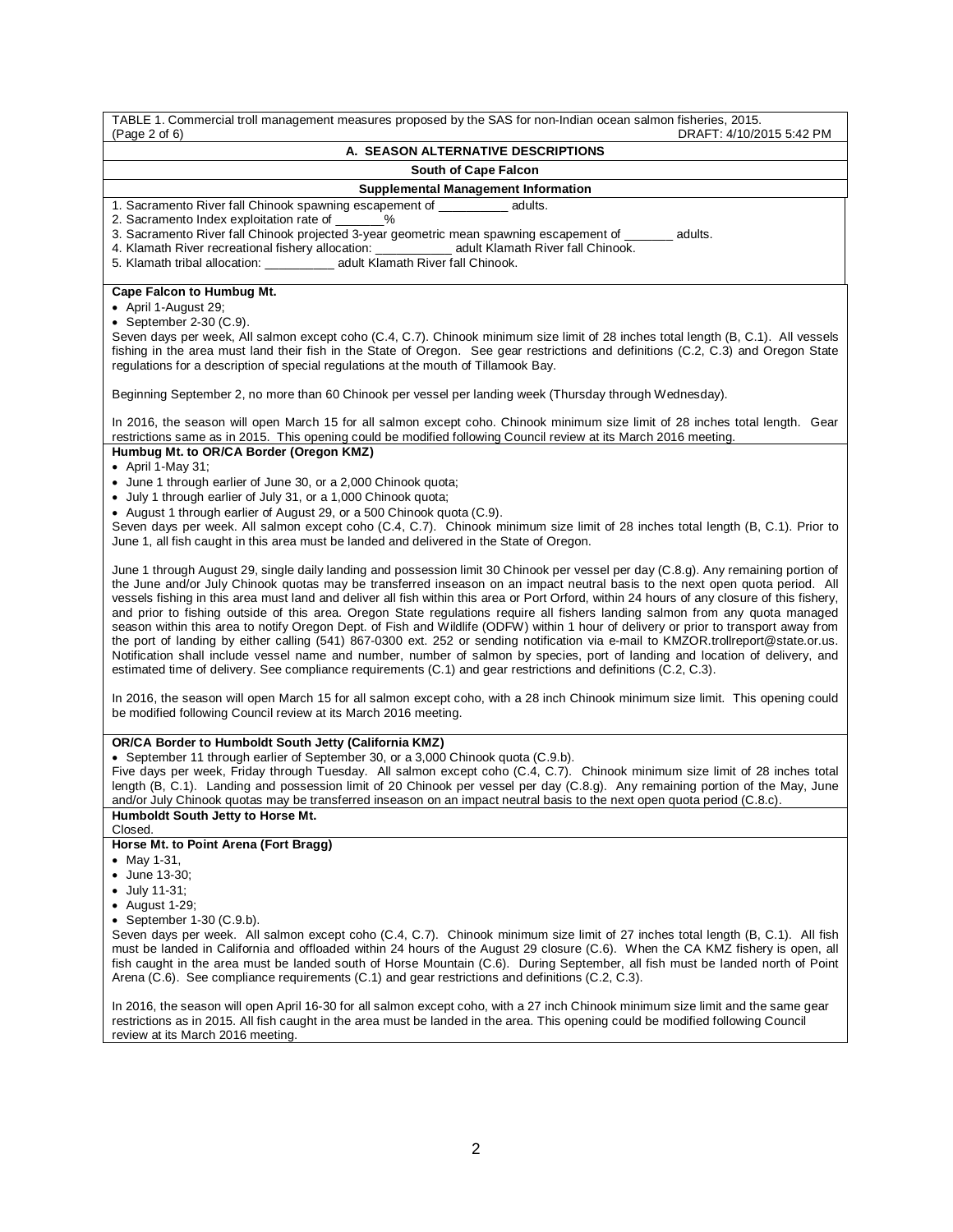| TABLE 1. Commercial troll management measures proposed by the SAS for non-Indian ocean salmon fisheries, 2015.<br>(Paqe 3 of 6)<br>DRAFT: 4/10/2015 5:42 PM |
|-------------------------------------------------------------------------------------------------------------------------------------------------------------|
| A. SEASON ALTERNATIVE DESCRIPTIONS                                                                                                                          |
| Pt. Arena to Pigeon Pt. (San Francisco)                                                                                                                     |
| • May 1-31;                                                                                                                                                 |
| • June 13-30:                                                                                                                                               |
| $\bullet$ July 11-31;                                                                                                                                       |
| • August 1-29;                                                                                                                                              |
| • September $1-30$ (C.9.b).                                                                                                                                 |
| Seven days per week. All salmon except coho (C.4, C.7). Chinook minimum size limit of 27 inches total length prior to September                             |
| 1, 26 inches thereafter (B, C.1). All fish must be landed in California and offloaded within 24 hours of the August 29 closure (C.6).                       |
| During September, all fish must be landed south of Point Arena (C.6). See compliance requirements (C.1) and gear restrictions and                           |
| definitions $(C.2, C.3)$ .                                                                                                                                  |
| Point Reyes to Point San Pedro (Fall Area Target Zone)                                                                                                      |
| • October 1-2, 5-9, and 12-15.                                                                                                                              |
| All salmon except coho (C.4, C.7). Chinook minimum size limit of 26 inches total length (B, C.1). All fish caught in this area must be                      |
| landed between Point Arena and Pigeon Point (C.6). See compliance requirements (C.1) and gear restrictions and definitions (C.2,                            |
| $C.3$ ).                                                                                                                                                    |
| <b>Pigeon Point to Point Sur (Monterey North)</b>                                                                                                           |
| • May 1-31;                                                                                                                                                 |
| • June 13-30;                                                                                                                                               |
| • July 11-31;                                                                                                                                               |
| $\bullet$ August 1-15.<br>Seven days per week. All salmon except coho (C.4, C.7). Chinook minimum size limit of 27 inches total length (B, C.1). All fish   |
| must be landed in California and offloaded within 24 hours of the August 29 closure (C.6). During September, all fish must be                               |
| landed south of Point Arena (C.6). See compliance requirements (C.1) and gear restrictions and definitions (C.2, C.3).                                      |
|                                                                                                                                                             |
| Point Sur to U.S./Mexico Border (Monterey South)                                                                                                            |
| • May 1-31;                                                                                                                                                 |
| • June 13-30;                                                                                                                                               |
| • July 11-31.                                                                                                                                               |
| Seven days per week. All salmon except coho (C.4, C.7). Chinook minimum size limit of 27 inches total length (B, C.1). All fish                             |
| must be landed in California and offloaded within 24 hours of the August 29 closure (C.6). During September, all fish must be                               |
| landed south of Point Arena (C.6). See compliance requirements (C.1) and gear restrictions and definitions (C.2, C.3).                                      |
| California State regulations require all salmon be made available to a CDFW representative for sampling immediately at port of                              |
| landing. Any person in possession of a salmon with a missing adipose fin, upon request by an authorized agent or employee of the                            |
| CDFW, shall immediately relinguish the head of the salmon to the state. (California Fish and Game Code §8226)                                               |

# **B. MINIMUM SIZE (Inches) (See C.1)**

|                                      | Chinook         |          | Coho            |          |      |
|--------------------------------------|-----------------|----------|-----------------|----------|------|
| Area (when open)                     | Total<br>Length | Head-off | Total<br>Length | Head-off | Pink |
| North of Cape Falcon                 | 28.0            | 21.5     | 16.0            | 12.0     | None |
| Cape Falcon to OR/CA Border          | 28.0            | 21.5     |                 |          | None |
| OR/CA Border to Humboldt South Jetty | 28.0            | 21.5     |                 | ۰        | None |
| Horse Mt. to Pt. Arena               | 27.0            | 20.5     | -               | ۰        | None |
| Pt. Arena to Pigeon Pt.              |                 |          |                 |          |      |
| Prior to August 30                   | 27.0            | 20.5     |                 |          | None |
| Sept. 1 to October 15                | 26.0            | 19.5     |                 |          | None |
| Pigeon Pt. to U.S./Mexico Border     | 27.0            | 20.5     |                 |          | None |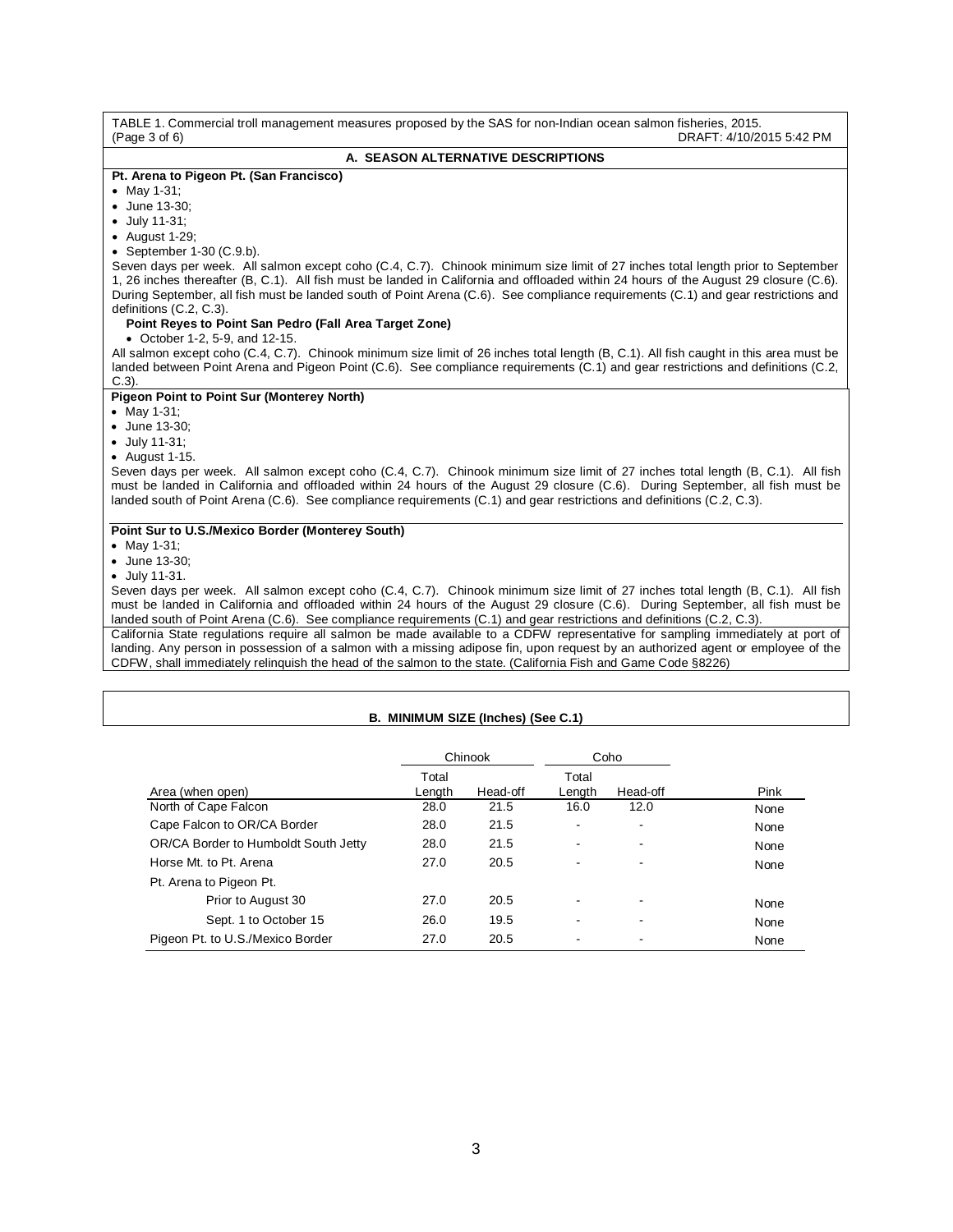TABLE 1. Commercial troll management measures proposed by the SAS for non-Indian ocean salmon fisheries, 2015. DRAFT: 4/10/2015 5:42 PM

### **C. REQUIREMENTS, DEFINITIONS, RESTRICTIONS, OR EXCEPTIONS**

C.1. Compliance with Minimum Size or Other Special Restrictions: All salmon on board a vessel must meet the minimum size, landing/possession limit, or other special requirements for the area being fished and the area in which they are landed if the area is open or has been closed less than 96 48 hours for that species of salmon. Salmon may be landed in an area that has been closed for a species of salmon more than  $96$  48 hours only if they meet the minimum size, landing/possession limit, or other special requirements for the area in which they were caught. Salmon may not be filleted prior to landing.

Any person who is required to report a salmon landing by applicable state law must include on the state landing receipt for that landing both the number and weight of salmon landed by species. States may require fish landing/receiving tickets be kept on board the vessel for 90 days or more after landing to account for all previous salmon landings.

#### C.2. Gear Restrictions:

- a. Salmon may be taken only by hook and line using single point, single shank, barbless hooks.<br>b. Cape Ealcon, Oregon, to the OR/CA border: No more than 4 spreads are allowed per line
- Cape Falcon, Oregon, to the OR/CA border: No more than 4 spreads are allowed per line.
- c. OR/CA border to U.S./Mexico border: No more than 6 lines are allowed per vessel, and barbless circle hooks are required when fishing with bait by any means other than trolling.

#### C.3. Gear Definitions:

*Trolling defined*: Fishing from a boat or floating device that is making way by means of a source of power, other than drifting by means of the prevailing water current or weather conditions.

*Troll fishing gear defined*: One or more lines that drag hooks behind a moving fishing vessel. In that portion of the fishery management area off Oregon and Washington, the line or lines must be affixed to the vessel and must not be intentionally disengaged from the vessel at any time during the fishing operation.

*Spread defined*: A single leader connected to an individual lure and/or bait.

*Circle hook defined*: A hook with a generally circular shape and a point which turns inward, pointing directly to the shank at a 90º angle.

#### C.4. Vessel Operation in Closed Areas with Salmon on Board:

- a. Except as provided under C.4.b below, it is unlawful for a vessel to have troll or recreational gear in the water while in any area closed to fishing for a certain species of salmon, while possessing that species of salmon; however, fishing for species other than salmon is not prohibited if the area is open for such species, and no salmon are in possession.
- b. When Genetic Stock Identification (GSI) samples will be collected in an area closed to commercial salmon fishing, the scientific research permit holder shall notify NOAA OLE, USCG, CDFW and OSP at least 24 hours prior to sampling and provide the following information: the vessel name, date, location and time collection activities will be done. Any vessel collecting GSI samples in a closed area shall not possess any salmon other than those from which GSI samples are being collected. Salmon caught for collection of GSI samples must be immediately released in good condition after collection of samples.
- C.5. Control Zone Definitions:
- a. *Cape Flattery Control Zone*  The area from Cape Flattery (48º23'00" N. lat.) to the northern boundary of the U.S. EEZ; and the area from Cape Flattery south to Cape Alava (48º10'00" N. lat.) and east of 125º05'00" W. long.
- b. *Mandatory Yelloweye Rockfish Conservation Area* The area in Washington Marine Catch Area 3 from 48°00.00' N. lat.; 125°14.00' W. long. to 48°02.00' N. lat.; 125°14.00' W. long. to 48°02.00' N. lat.; 125°16.50' W. long. to 48°00.00' N. lat.; 125°16.50' W. long. and connecting back to 48°00.00' N. lat.; 125°14.00' W. long.
- c. *Grays Harbor Control Zone* The area defined by a line drawn from the Westport Lighthouse (46° 53'18" N. lat., 124° 07'01" W. long.) to Buoy #2 (46° 52'42" N. lat., 124°12'42" W. long.) to Buoy #3 (46° 55'00" N. lat., 124°14'48" W. long.) to the Grays Harbor north jetty (46° 55'36" N. lat., 124°10'51" W. long.).
- d. *Columbia Control Zone* An area at the Columbia River mouth, bounded on the west by a line running northeast/southwest between the red lighted Buoy #4 (46°13'35" N. lat., 124°06'50" W. long.) and the green lighted Buoy #7 (46°15'09' N. lat., 124°06'16" W. long.); on the east, by the Buoy #10 line which bears north/south at 357° true from the south jetty at 46°14'00" N. lat.,124°03'07" W. long. to its intersection with the north jetty; on the north, by a line running northeast/southwest between the green lighted Buoy #7 to the tip of the north jetty (46°15'48" N. lat., 124°05'20" W. long.), and then along the north jetty to the point of intersection with the Buoy #10 line; and, on the south, by a line running northeast/southwest between the red lighted Buoy #4 and tip of the south jetty (46°14'03" N. lat., 124°04'05" W. long.), and then along the south jetty to the point of intersection with the Buoy #10 line.
- e. *Klamath Control Zone* The ocean area at the Klamath River mouth bounded on the north by 41°38'48" N. lat. (approximately six nautical miles north of the Klamath River mouth); on the west, by 124°23'00" W. long. (approximately 12 nautical miles off shore); and on the south, by 41°26'48" N. lat. (approximately six nautical miles south of the Klamath River mouth).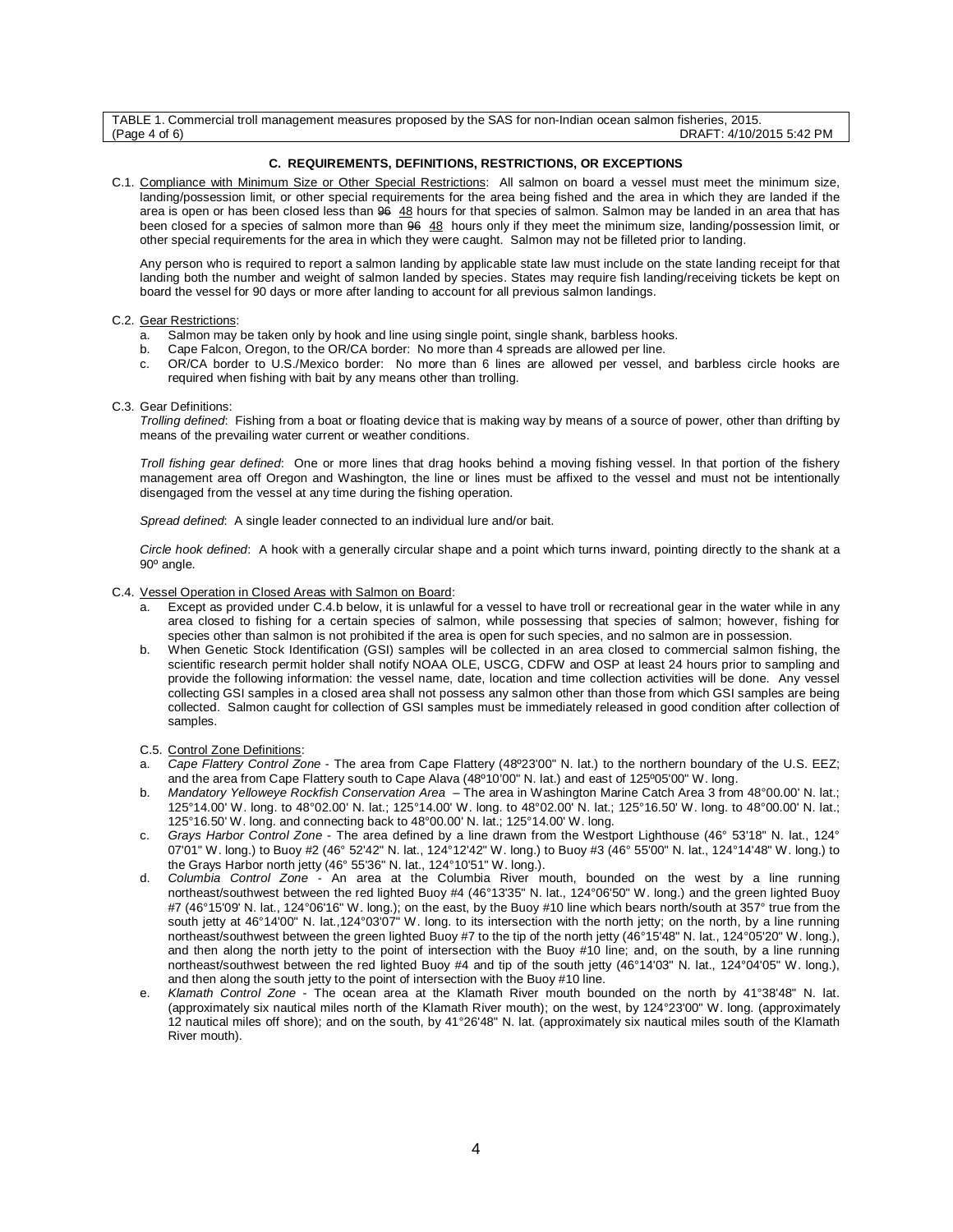| TABLE 1. Commercial troll management measures proposed by the SAS for non-Indian ocean salmon fisheries, 2015. |                          |
|----------------------------------------------------------------------------------------------------------------|--------------------------|
| (Page 5 of 6)                                                                                                  | DRAFT: 4/10/2015 5:42 PM |

C.6. Notification When Unsafe Conditions Prevent Compliance with Regulations: If prevented by unsafe weather conditions or mechanical problems from meeting special management area landing restrictions, vessels must notify the U.S. Coast Guard and receive acknowledgment of such notification prior to leaving the area. This notification shall include the name of the vessel, port where delivery will be made, approximate amount of salmon (by species) on board, the estimated time of arrival, and the specific reason the vessel is not able to meet special management area landing restrictions.

In addition to contacting the U.S. Coast Guard, vessels fishing south of the Oregon/California border must notify CDFW within one hour of leaving the management area by calling 800-889-8346 and providing the same information as reported to the U.S. Coast Guard. All salmon must be offloaded within 24 hours of reaching port.

C.7. Incidental Halibut Harvest: During authorized periods, the operator of a vessel that has been issued an incidental halibut harvest license may retain Pacific halibut caught incidentally in Area 2A while trolling for salmon. Halibut retained must be no less than 32 inches in total length, measured from the tip of the lower jaw with the mouth closed to the extreme end of the middle of the tail, and must be landed with the head on. When halibut are caught and landed incidental to commercial salmon fishing by an IPHC license holder, any person who is required to report the salmon landing by applicable state law must include on the state landing receipt for that landing both the number of halibut landed, and the total dressed, head-on weight of halibut landed, in pounds, as well as the number and species of salmon landed.

License applications for incidental harvest must be obtained from the International Pacific Halibut Commission (phone: 206- 634-1838). Applicants must apply prior to mid-March 2016 for 2016 permits (*exact date to be set by the IPHC in early 2016*). Incidental harvest is authorized only during April, May, and June of the 2015 troll seasons and after June 30 in 2015 if quota remains and if announced on the NMFS hotline (phone: 800-662-9825 or 206-526-6667). WDFW, ODFW, and CDFW will monitor landings. If the landings are projected to exceed the 29,671 pound preseason IPHC allocation or the total Area 2A non-Indian commercial halibut allocation, NMFS will take inseason action to prohibit retention of halibut in the non-Indian salmon troll fishery.

*Alternative I* - May 1, 2015 through December 31, 2015 and April 1-30, 2016, license holders may land or possess no more than one Pacific halibut per each four Chinook, except one Pacific halibut may be possessed or landed without meeting the ratio requirement, and no more than 12 halibut may be possessed or landed per trip. Pacific halibut retained must be no less than 32 inches in total length (with head on).

*Alternative II* - May 1, 2015 through December 31, 2015 and April 1-30, 2016, license holders may land or possess no more than one Pacific halibut per each five Chinook, except one Pacific halibut may be possessed or landed without meeting the ratio requirement, and no more than 10 halibut may be possessed or landed per trip. Pacific halibut retained must be no less than 32 inches in total length (with head on).

*Alternative III -* May 1, 2015 through December 31, 2015 and April 1-30, 2016, license holders may land or possess no more than one Pacific halibut per each five Chinook, except one Pacific halibut may be possessed or landed without meeting the ratio requirement, and no more than 8 halibut may be possessed or landed per trip. Pacific halibut retained must be no less than 32 inches in total length (with head on).

Incidental Pacific halibut catch regulations in the commercial salmon troll fishery adopted for 2015, prior to any 2015 inseason action, will be in effect when incidental Pacific halibut retention opens on April 1, 2016 unless otherwise modified by inseason action at the March 2016 Council meeting.

"C-shaped" yelloweye rockfish conservation area is an area to be voluntarily avoided for salmon trolling. NMFS and the Council request salmon trollers voluntarily avoid this area in order to protect yelloweye rockfish. The area is defined in the Pacific Council Halibut Catch Sharing Plan in the North Coast subarea (Washington marine area 3), with the following coordinates in the order listed:

48°18' N. lat.; 125°18' W. long.; 48°18' N. lat.; 124°59' W. long.; 48°11' N. lat.; 124°59' W. long.; 48°11' N. lat.; 125°11' W. long.; 48°04' N. lat.; 125°11' W. long.; 48°04' N. lat.; 124°59' W. long.; 48°00' N. lat.; 124°59' W. long.; 48°00' N. lat.; 125°18' W. long.;

and connecting back to 48°18' N. lat.; 125°18' W. long.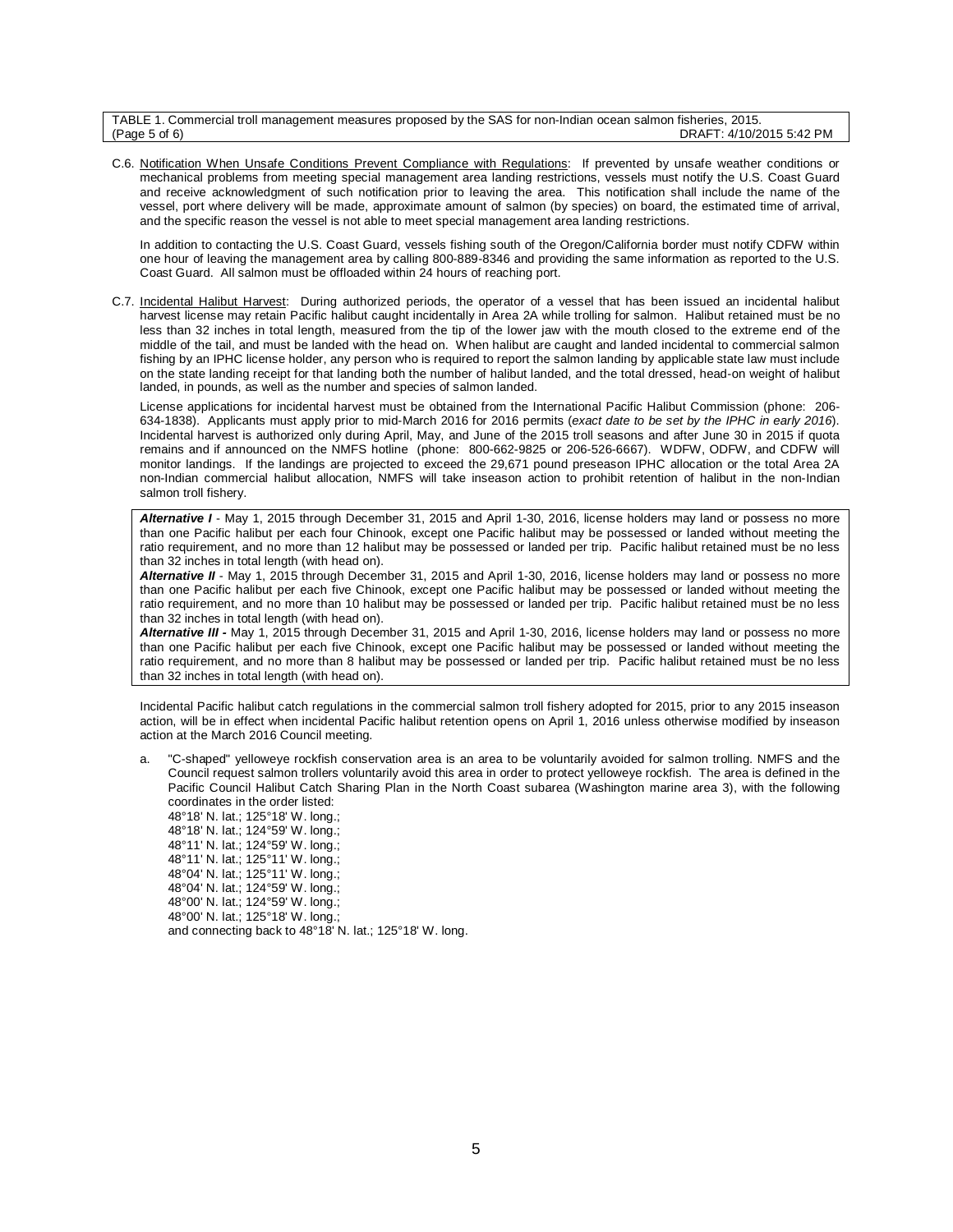| TABLE 1. Commercial troll management measures proposed by the SAS for non-Indian ocean salmon fisheries, 2015. |                          |
|----------------------------------------------------------------------------------------------------------------|--------------------------|
| (Page 6 of 6)                                                                                                  | DRAFT: 4/10/2015 5:42 PM |

- C.8. Inseason Management: In addition to standard inseason actions or modifications already noted under the season description, the following inseason guidance is provided to NMFS:
	- a. Chinook remaining from the May through June non-Indian commercial troll harvest guideline north of Cape Falcon may be transferred to the July through September harvest guideline if the transfer would not result in exceeding preseason impact expectations on any stocks.
	- b. Chinook remaining from the June and/or July non-Indian commercial troll quotas in the Oregon KMZ may be transferred to the Chinook quota for the next open period if the transfer would not result in exceeding preseason impact expectations on any stocks.
	- c. Chinook remaining from the May, June and/or July non-Indian commercial troll quotas in the California KMZ may be transferred to the Chinook quota for the next open period if the transfer would not result in exceeding preseason impact expectations on any stocks.
	- d. NMFS may transfer fish between the recreational and commercial fisheries north of Cape Falcon if there is agreement among the areas' representatives on the Salmon Advisory Subpanel (SAS), and if the transfer would not result in exceeding preseason impact expectations on any stocks.
	- e. At the March 2016 meeting, the Council will consider inseason recommendations for special regulations for any experimental fisheries (proposals must meet Council protocol and be received in November 2015).
	- f. If retention of unmarked coho is permitted by inseason action, the allowable coho quota will be adjusted to ensure preseason projected impacts on all stocks is not exceeded.
	- g. Landing limits may be modified inseason to sustain season length and keep harvest within overall quotas.
- C.9. State Waters Fisheries: Consistent with Council management objectives:
	- a. The State of Oregon may establish additional late-season fisheries in state waters.
	- b. The State of California may establish limited fisheries in selected state waters.
	- Check state regulations for details.
- C.10. For the purposes of California Fish and Game Code, Section 8232.5, the definition of the Klamath Management Zone (KMZ) for the ocean salmon season shall be that area from Humbug Mountain, Oregon, to Horse Mountain, California.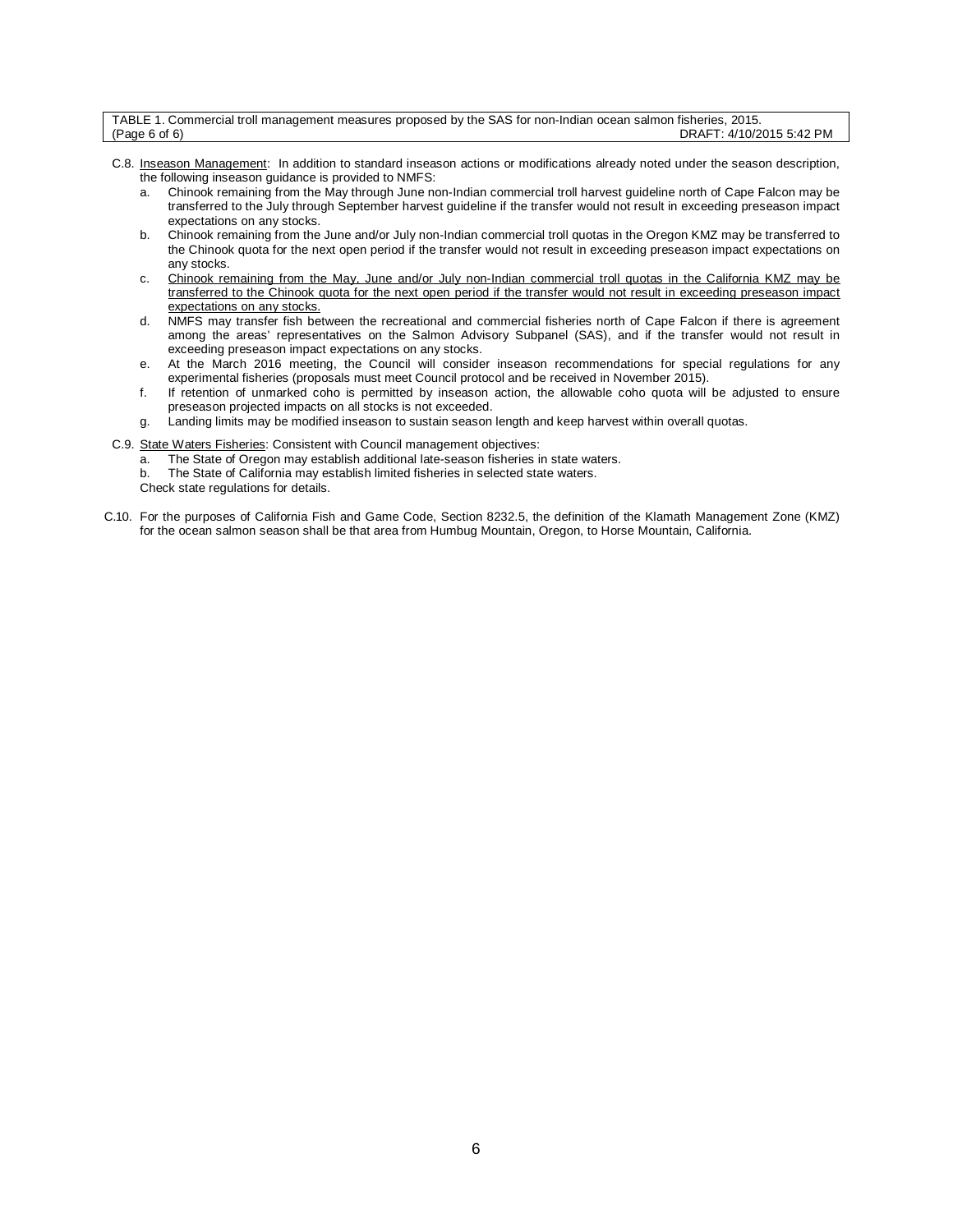| TABLE 2. Recreational management measures proposed by the SAS for non-Indian ocean salmon fisheries, 2015.<br>(Page 1 of 4)<br>DRAFT: 4/10/15 5:42 PM                                                                                                                                                                                                                                                                                                                                                                                                                                                                                                                             |
|-----------------------------------------------------------------------------------------------------------------------------------------------------------------------------------------------------------------------------------------------------------------------------------------------------------------------------------------------------------------------------------------------------------------------------------------------------------------------------------------------------------------------------------------------------------------------------------------------------------------------------------------------------------------------------------|
| A. SEASON ALTERNATIVE DESCRIPTIONS                                                                                                                                                                                                                                                                                                                                                                                                                                                                                                                                                                                                                                                |
| <b>North of Cape Falcon</b>                                                                                                                                                                                                                                                                                                                                                                                                                                                                                                                                                                                                                                                       |
| <b>Supplemental Management Information</b>                                                                                                                                                                                                                                                                                                                                                                                                                                                                                                                                                                                                                                        |
| 1. Overall non-Indian TAC: 131,000 (non-mark-selective equivalent of 125,000) Chinook and 170,000 coho marked with a healed<br>adipose fin clip (marked).<br>2. Recreational TAC: 64,000 (non-mark selective equivalent of 58,000) Chinook and 150.800 marked coho; all retained coho must<br>be marked. 2,000 Chinook were traded to commercial troll for 8,000 coho which were added to the quota between Leadbetter Pt.<br>and Cape Falcon.<br>4. No Area 4B add-on fishery.<br>5. Buoy 10 fishery opens August 1 with an expected landed catch of 63,100 marked coho in August and September.                                                                                 |
| <b>U.S./Canada Border to Queets River</b>                                                                                                                                                                                                                                                                                                                                                                                                                                                                                                                                                                                                                                         |
| • May 15-16, May 22-23, and May 30-June 12 or a coastwide marked Chinook quota of 10,000 (C.5).<br>Seven days per week. Two fish per day, all salmon except coho. All Chinook must be marked with a healed adipose fin clip (C.1).<br>Chinook 24-inch total length minimum size limit (B). See gear restrictions and definitions (C.2, C.3). Inseason management may<br>be used to sustain season length and keep harvest within the overall Chinook recreational TAC for north of Cape Falcon (C.5).                                                                                                                                                                             |
| <b>Queets River to Leadbetter Point</b>                                                                                                                                                                                                                                                                                                                                                                                                                                                                                                                                                                                                                                           |
| • May 30 through earlier of June 12 or a coastwide marked Chinook quota of 10,000 (C.5).<br>Seven days per week. Two fish per day, all salmon except coho. All Chinook must be marked with a healed adipose fin clip (C.1).<br>Chinook 24-inch total length minimum size limit (B). See gear restrictions and definitions (C.2, C.3). Inseason management may<br>be used to sustain season length and keep harvest within the overall Chinook recreational TAC for north of Cape Falcon (C.5).                                                                                                                                                                                    |
| <b>Leadbetter Point to Cape Falcon</b>                                                                                                                                                                                                                                                                                                                                                                                                                                                                                                                                                                                                                                            |
| • May 30 through earlier of June 12 or a coastwide marked Chinook quota of 10,000 (C.5).<br>Seven days per week. Two fish per day, all salmon except coho. All Chinook must be marked with a healed adipose fin clip (C.1).<br>Chinook 24-inch total length minimum size limit (B). See gear restrictions and definitions (C.2, C.3). Inseason management may<br>be used to sustain season length and keep harvest within the overall Chinook recreational TAC for north of Cape Falcon (C.5).                                                                                                                                                                                    |
| U.S./Canada Border to Cape Alava (Neah Bay)<br>• June 13 through earlier of September 30 or 14,850 marked coho subarea quota with a subarea guideline of 8,400 Chinook (C.5).<br>Seven days per week. All salmon except no chum beginning August 1; two fish per day plus two additional pink. All coho must be<br>marked (C.1). Beginning August 1, Chinook non-retention east of the Bonilla-Tatoosh line (C.4.a) during Council managed ocean<br>fishery. See gear restrictions and definitions (C.2, C.3). Inseason management may be used to sustain season length and keep<br>harvest within the overall Chinook and coho recreational TACs for north of Cape Falcon (C.5). |
| Cape Alava to Queets River (La Push Subarea)                                                                                                                                                                                                                                                                                                                                                                                                                                                                                                                                                                                                                                      |
| • June 13 through earlier of September 30 or 3,610<br>marked coho subarea quota with a subarea guideline of 2,600 Chinook (C.5).<br>• October 1 through earlier of October 11 or 100 marked coho quota or 100 Chinook quota (C.5) in the area north of 47°50'00 N.<br>lat. and south of 48°00'00" N. lat.<br>Seven days per week. All salmon, two fish per day plus two additional pink. All coho must be marked (see Ocean Boat Limits,<br>C.1). See gear restrictions and definitions (C.2, C.3). Inseason management may be used to sustain season length and keep<br>harvest within the overall Chinook and coho recreational TACs for north of Cape Falcon (C.5)             |
| Queets River to Leadbetter Point (Westport Subarea)                                                                                                                                                                                                                                                                                                                                                                                                                                                                                                                                                                                                                               |
| • June 13 through earlier of September 30 or 52,840 marked coho subarea quota with a subarea guideline of 27,900 Chinook<br>$(C.5)$ .                                                                                                                                                                                                                                                                                                                                                                                                                                                                                                                                             |
| Seven days per week. All salmon; two fish per day, no more than one of which can be a Chinook. All coho must be marked (C.1).<br>See gear restrictions and definitions (C.2, C.3). Grays Harbor Control Zone closed beginning August 11 (C.4.b). Inseason<br>management may be used to sustain season length and keep harvest within the overall Chinook and coho recreational TACs for<br>north of Cape Falcon (C.5).                                                                                                                                                                                                                                                            |
| Leadbetter Point to Cape Falcon (Columbia River Subarea)                                                                                                                                                                                                                                                                                                                                                                                                                                                                                                                                                                                                                          |
| • June 13 through earlier of September 30 or 79,400 marked coho subarea quota with a subarea guideline of 15,000 Chinook<br>$(C.5)$ .                                                                                                                                                                                                                                                                                                                                                                                                                                                                                                                                             |
| Seven days per week. All salmon; two fish per day, no more than one of which can be a Chinook. All coho must be marked (C.1).                                                                                                                                                                                                                                                                                                                                                                                                                                                                                                                                                     |

See gear restrictions and definitions (C.2, C.3). Columbia Control Zone closed (C.4.c. Inseason management may be used to sustain season length and keep harvest within the overall Chinook and coho recreational TACs for north of Cape Falcon (C.5).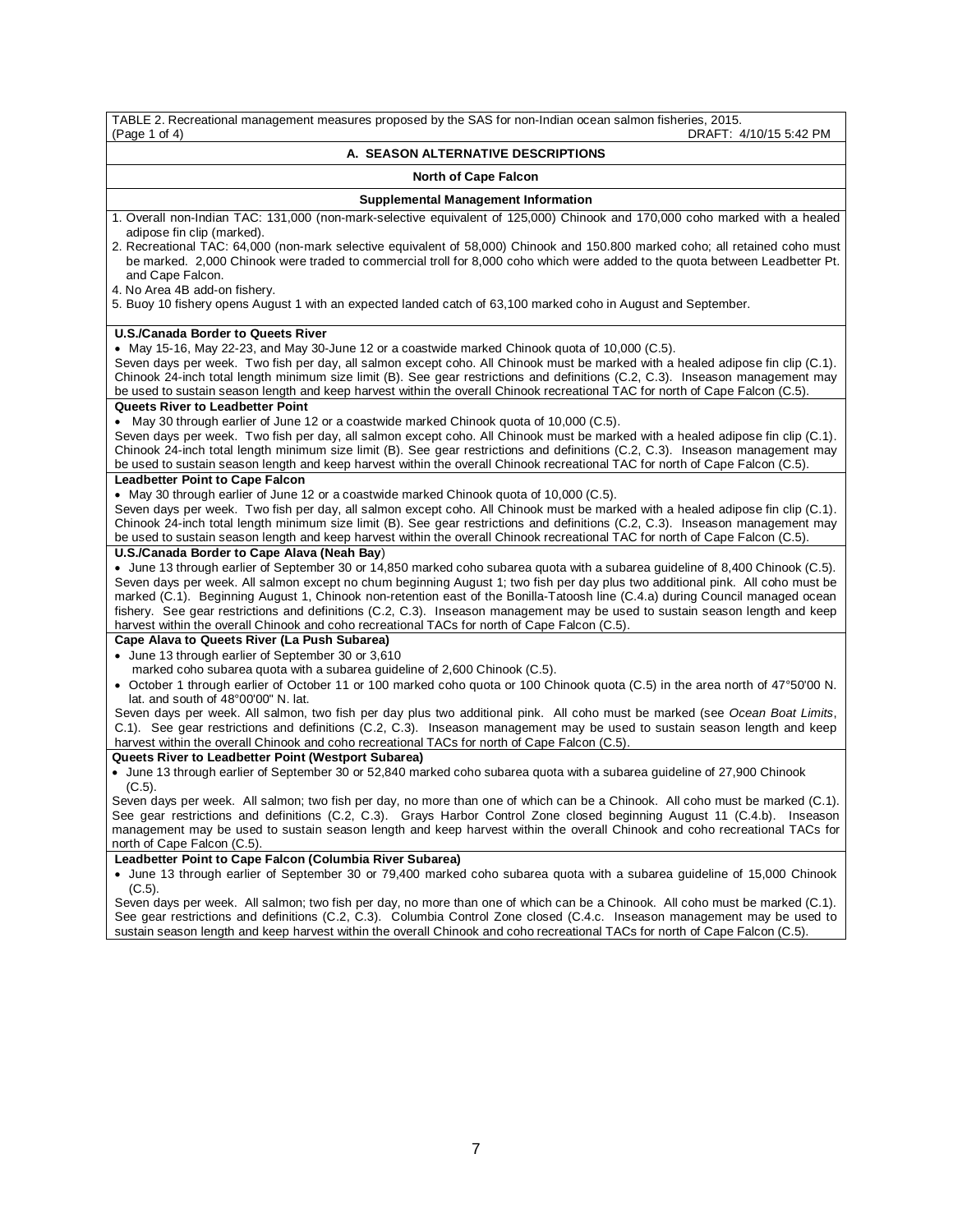TABLE 2. Recreational management measures proposed by the SAS for non-Indian ocean salmon fisheries, 2015. DRAFT: 4/10/15 5:42 PM

#### **A. SEASON ALTERNATIVE DESCRIPTIONS**

#### **South of Cape Falcon**

**Supplemental Management Information**

1. Sacramento River fall Chinook spawning escapement of adults.

2. Sacramento Index exploitation rate of \_\_\_\_\_\_%

3. Sacramento River fall Chinook projected 3-year geometric mean spawning escapement of \_\_\_\_\_\_\_\_ adults.<br>4. Klamath River recreational fishery allocation: \_\_\_\_\_\_\_\_\_ adult Klamath River fall Chinook.

4. Klamath River recreational fishery allocation: \_\_<br>5. Klamath tribal allocation: adult Klam

adult Klamath River fall Chinook.

6. Overall recreational coho TAC: 60,000 coho marked with a healed adipose fin clip (marked), and 10,000 coho in the non-markselective coho fishery.

#### **Cape Falcon to Humbug Mt.**

• March 15 through October 31 (C.6), except as provided below during the all-salmon mark-selective and September non-markselective coho fisheries.

Seven days per week. All salmon except coho; two fish per day (C.1). Chinook minimum size limit of 24 inches total length (B). See gear restrictions and definitions (C.2, C.3).

• Non-mark-selective coho fishery: September 4 through the earlier of September 30 or a landed catch of 15,000 coho (C.5). Seven days per week. All salmon, two fish per day (C.5).

The all salmon except coho season reopens the earlier of October 1 or attainment of the coho quota (C.5).

In 2016, the season between Cape Falcon and Humbug Mountain will open March 15 for all salmon except coho, two fish per day (B, C.1, C.2, C.3).

Fishing in the Stonewall Bank yelloweye rockfish conservation area restricted to trolling only on days the all depth recreational halibut fishery is open (call the halibut fishing hotline 1-800-662-9825 for specific dates) (C.3.b, C.4.d).

#### **Cape Falcon to OR/CA Border**

• All**-**salmon mark-selective coho fishery: June 27 through earlier of August 9 or a landed catch of 60,000 marked coho. Seven days per week. All salmon, two fish per day. All retained coho must be marked (C.1). Chinook minimum size limit of 24 inches total length (B). See gear restrictions and definitions (C.2, C.3). Any remainder of the mark selective coho quota will be transferred on an impact neutral basis to the September non-selective coho quota from Cape Falcon to Humbug Mountain (C.5). The all salmon except coho season reopens the earlier of August 10 or attainment of the coho quota.

Fishing in the Stonewall Bank Yelloweye Rockfish Conservation Area restricted to trolling only on days the all depth recreational halibut fishery is open (call the halibut fishing hotline 1-800-662-9825 for specific dates) (C.3.b, C.4.d).

# **Humbug Mt. to OR/CA Border. (Oregon KMZ)**

• May 1 through September 7 (C.6).

All salmon except coho, except as noted above in the all-salmon mark-selective coho fishery. Seven days per week, two fish per day (C.1). Chinook minimum size limit of 24 inches total length (B). See gear restrictions and definitions (C.2, C.3).

#### **OR/CA Border to Horse Mt. (California KMZ)**

• May 1 through September 7 (C.6).

Seven days per week. All salmon except coho, two fish per day (C.1). Chinook minimum size limit of 20 inches total length (B). See gear restrictions and definitions (C.2, C.3). Klamath Control Zone closed in August (C.4.e). See California State regulations for additional closures adjacent to the Smith, Eel, and Klamath rivers.

#### **Horse Mt. to Point Arena (Fort Bragg)**

• April 4 through November 8.

Seven days per week. All salmon except coho, two fish per day (C.1). Chinook minimum size limit of 20 inches total length (B). See gear restrictions and definitions (C.2, C.3).

In 2016, season opens April 2 for all salmon except coho, two fish per day (C.1). Chinook minimum size limit of 20 inches total length (B); and the same gear restrictions as in 2015 (C.2, C.3).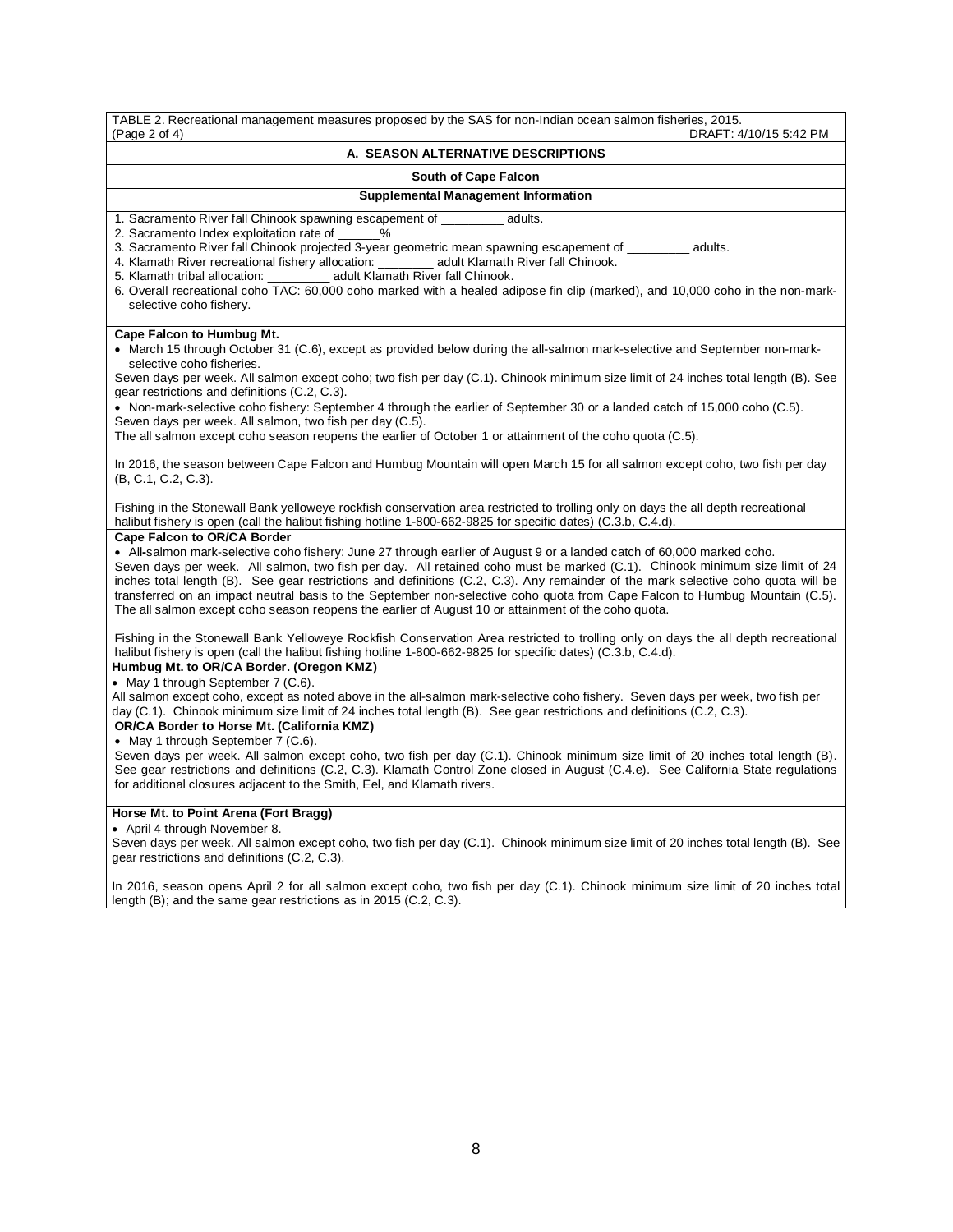| A. SEASON ALTERNATIVE DESCRIPTIONS<br>Seven days per week. All salmon except coho, two fish per day (C.1). Chinook minimum size limit of 24 inches total length through<br>In 2016, season opens April 2 for all salmon except coho, two fish per day (C.1). Chinook minimum size limit of 24 inches total<br>Seven days per week. All salmon except coho, two fish per day (C.1). Chinook minimum size limit of 24 inches total length through<br>April 30, 20 inches thereafter (B). See gear restrictions and definitions (C.2, C.3).<br>In 2016, season opens April 2 for all salmon except coho, two fish per day (C.1). Chinook minimum size limit of 24 inches total<br>length (B); and the same gear restrictions as in 2015 (C.2, C.3).<br>Seven days per week. All salmon except coho, two fish per day (C.1). Chinook minimum size limit of 24 inches total length through<br>In 2016, season opens April 2 for all salmon except coho, two fish per day (C.1). Chinook minimum size limit of 24 inches total<br>length (B); and the same gear restrictions as in 2015 (C.2, C.3). | TABLE 2. Recreational management measures proposed by the SAS for non-Indian ocean salmon fisheries, 2015.<br>DRAFT: 4/10/15 5:42 PM<br>(Page 3 of 4)                                                                                                                                                                                                                                                |
|-----------------------------------------------------------------------------------------------------------------------------------------------------------------------------------------------------------------------------------------------------------------------------------------------------------------------------------------------------------------------------------------------------------------------------------------------------------------------------------------------------------------------------------------------------------------------------------------------------------------------------------------------------------------------------------------------------------------------------------------------------------------------------------------------------------------------------------------------------------------------------------------------------------------------------------------------------------------------------------------------------------------------------------------------------------------------------------------------|------------------------------------------------------------------------------------------------------------------------------------------------------------------------------------------------------------------------------------------------------------------------------------------------------------------------------------------------------------------------------------------------------|
|                                                                                                                                                                                                                                                                                                                                                                                                                                                                                                                                                                                                                                                                                                                                                                                                                                                                                                                                                                                                                                                                                               |                                                                                                                                                                                                                                                                                                                                                                                                      |
|                                                                                                                                                                                                                                                                                                                                                                                                                                                                                                                                                                                                                                                                                                                                                                                                                                                                                                                                                                                                                                                                                               | Point Arena to Pigeon Point (San Francisco)                                                                                                                                                                                                                                                                                                                                                          |
|                                                                                                                                                                                                                                                                                                                                                                                                                                                                                                                                                                                                                                                                                                                                                                                                                                                                                                                                                                                                                                                                                               | • April 4 through October 31.                                                                                                                                                                                                                                                                                                                                                                        |
|                                                                                                                                                                                                                                                                                                                                                                                                                                                                                                                                                                                                                                                                                                                                                                                                                                                                                                                                                                                                                                                                                               | April 30, 20 inches thereafter (B). See gear restrictions and definitions (C.2, C.3).                                                                                                                                                                                                                                                                                                                |
|                                                                                                                                                                                                                                                                                                                                                                                                                                                                                                                                                                                                                                                                                                                                                                                                                                                                                                                                                                                                                                                                                               | length $(B)$ ; and the same gear restrictions as in 2015 $(C.2, C.3)$ .                                                                                                                                                                                                                                                                                                                              |
|                                                                                                                                                                                                                                                                                                                                                                                                                                                                                                                                                                                                                                                                                                                                                                                                                                                                                                                                                                                                                                                                                               | <b>Pigeon Point to Point Sur (Monterey North)</b>                                                                                                                                                                                                                                                                                                                                                    |
|                                                                                                                                                                                                                                                                                                                                                                                                                                                                                                                                                                                                                                                                                                                                                                                                                                                                                                                                                                                                                                                                                               | • April 4 through September 7.                                                                                                                                                                                                                                                                                                                                                                       |
|                                                                                                                                                                                                                                                                                                                                                                                                                                                                                                                                                                                                                                                                                                                                                                                                                                                                                                                                                                                                                                                                                               |                                                                                                                                                                                                                                                                                                                                                                                                      |
|                                                                                                                                                                                                                                                                                                                                                                                                                                                                                                                                                                                                                                                                                                                                                                                                                                                                                                                                                                                                                                                                                               |                                                                                                                                                                                                                                                                                                                                                                                                      |
|                                                                                                                                                                                                                                                                                                                                                                                                                                                                                                                                                                                                                                                                                                                                                                                                                                                                                                                                                                                                                                                                                               |                                                                                                                                                                                                                                                                                                                                                                                                      |
|                                                                                                                                                                                                                                                                                                                                                                                                                                                                                                                                                                                                                                                                                                                                                                                                                                                                                                                                                                                                                                                                                               | Point Sur to U.S./Mexico Border (Monterey South)                                                                                                                                                                                                                                                                                                                                                     |
|                                                                                                                                                                                                                                                                                                                                                                                                                                                                                                                                                                                                                                                                                                                                                                                                                                                                                                                                                                                                                                                                                               | • April 4 through July 19                                                                                                                                                                                                                                                                                                                                                                            |
|                                                                                                                                                                                                                                                                                                                                                                                                                                                                                                                                                                                                                                                                                                                                                                                                                                                                                                                                                                                                                                                                                               | April 30, 20 inches thereafter (B). See gear restrictions and definitions (C.2, C.3).                                                                                                                                                                                                                                                                                                                |
|                                                                                                                                                                                                                                                                                                                                                                                                                                                                                                                                                                                                                                                                                                                                                                                                                                                                                                                                                                                                                                                                                               |                                                                                                                                                                                                                                                                                                                                                                                                      |
|                                                                                                                                                                                                                                                                                                                                                                                                                                                                                                                                                                                                                                                                                                                                                                                                                                                                                                                                                                                                                                                                                               | California State regulations require all salmon be made available to a CDFW representative for sampling immediately at port of<br>landing. Any person in possession of a salmon with a missing adipose fin, upon request by an authorized agent or employee of the<br>CDFW, shall immediately relinguish the head of the salmon to the state. (California Code of Regulations Title 14 Section 1.73) |

# **B. MINIMUM SIZE (Inches) (See C.1)**

| Area (when open)                  |                  | Chinook | Coho                     | Pink |
|-----------------------------------|------------------|---------|--------------------------|------|
| North of Cape Falcon              |                  | 24.0    | 16.0                     | None |
| Cape Falcon to Humbug Mt.         |                  | 24.0    | 16.0                     | None |
| Humbug Mt. to OR/CA Border        |                  | 24.0    | 16.0                     | None |
| OR/CA Border to Horse Mountain    |                  | 20.0    | $\overline{\phantom{a}}$ | 20.0 |
| Horse Mt. to Pt. Arena            |                  | 20.0    | $\overline{\phantom{a}}$ | 20.0 |
| Pt. Arena, to U.S./Mexico Border. | Through April 30 | 24.0    | ۰                        | 24.0 |
|                                   | After April 30   | 20.0    |                          | 20.0 |

## **C. REQUIREMENTS, DEFINITIONS, RESTRICTIONS, OR EXCEPTIONS**

C.1. Compliance with Minimum Size and Other Special Restrictions: All salmon on board a vessel must meet the minimum size or other special requirements for the area being fished and the area in which they are landed if that area is open. Salmon may be landed in an area that is closed only if they meet the minimum size or other special requirements for the area in which they were caught. Salmon may not be filleted prior to landing.

*Ocean Boat Limits*: Off the coast of Washington, Oregon, and California, each fisher aboard a vessel may continue to use angling gear until the combined daily limits of Chinook and coho salmon for all licensed and juvenile anglers aboard have been attained (additional state restrictions may apply).

- C.2. Gear Restrictions: Salmon may be taken only by hook and line using barbless hooks. All persons fishing for salmon, and all persons fishing from a boat with salmon on board, must meet the gear restrictions listed below for specific areas or seasons.
	- a. *U.S./Canada Border to Pt. Conception, California*: No more than one rod may be used per angler; and no more than two single point, single shank barbless hooks are required for all fishing gear. [Note: ODFW regulations in the state-water fishery off Tillamook Bay may allow the use of barbed hooks to be consistent with inside regulations.]
	- b. *Horse Mt., California, to Pt. Conception, California*: Single point, single shank, barbless circle hooks (see gear definitions below) are required when fishing with bait by any means other than trolling, and no more than two such hooks shall be used. When angling with two hooks, the distance between the hooks must not exceed five inches when measured from the top of the eye of the top hook to the inner base of the curve of the lower hook, and both hooks must be permanently tied in place (hard tied). Circle hooks are not required when artificial lures are used without bait.